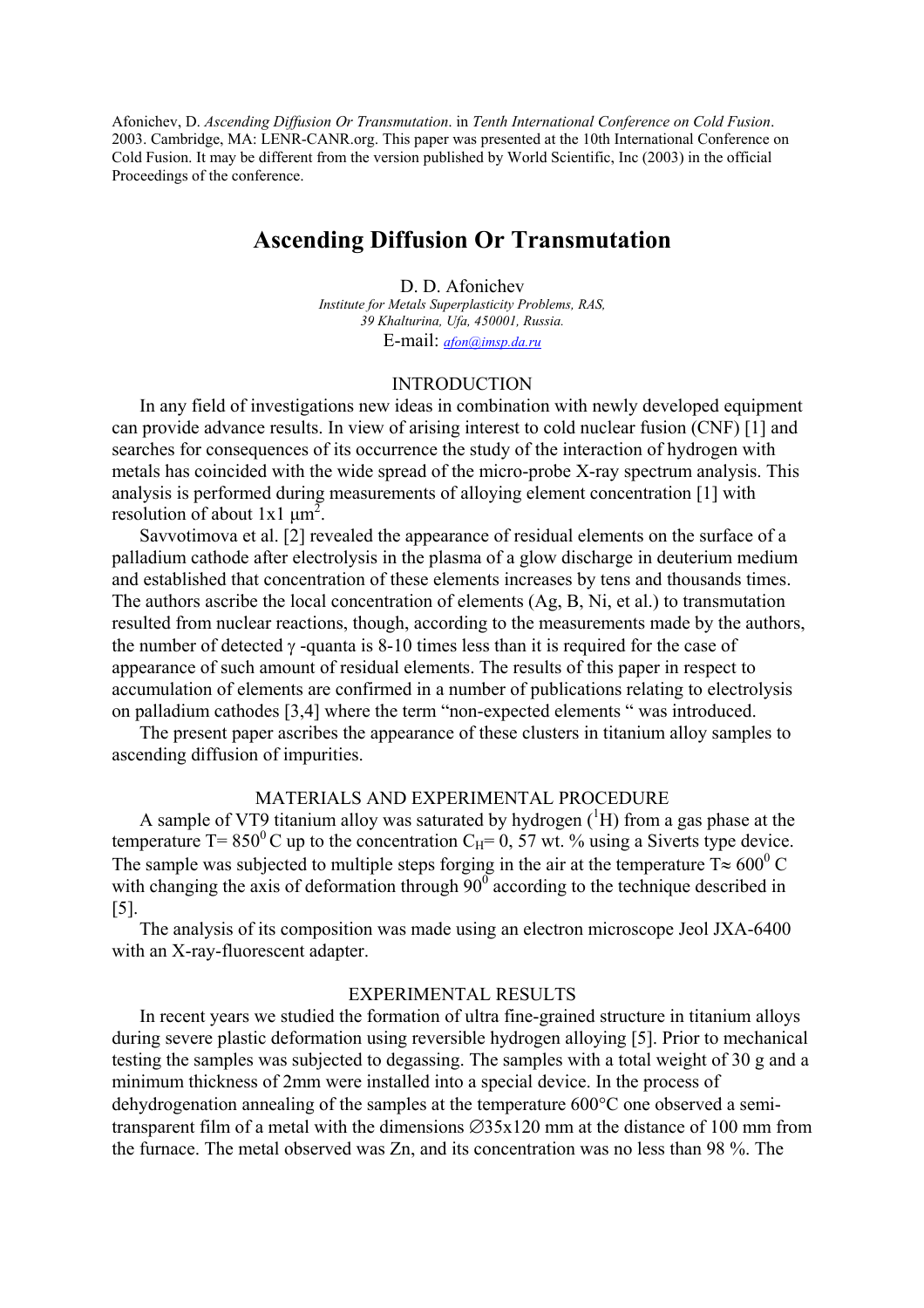spectrum analysis of the initial metal showed the presence of Zn with the concentration not exceeding  $10^{-4}$  wt %. The rapid calculation showed that the available amount of Zn was sufficient for the formation of the film revealed.

## DISCUSSION OF RESULTS

First of all it should be noted that the alloy was saturated by conventional hydrogen  $({}^{1}H)$ , and one cannot speak about any transmutation of elements.

One of the most advanced theories of solid-state physics is a notion of dislocations as microscopic defects of a crystal lattice. At present, on the basis of the theory of dislocations many experimental facts are explained including those connected with the interaction of hydrogen with metals. It is known that hydrogen interaction with dislocations creates atmospheres [6-8].

A number of studies devoted to the formation of dislocations and their interaction with interstitial and substitutional impurities during deformation of metals are known. For example, it was concluded [9] that substitution atoms with an ion radius larger than the ion radius of the basic metal  $(R_0)$  and all interstitial atoms are concentrated in the region of tension formed by the dislocation field, while atoms with the ion radius smaller than  $R_0$  tend to the region of compression.

It is also known that hydrogen atmospheres move at rather low strain rates since with increasing strain rates to some critical values, dislocations lose contact with atmospheres [6]. That is why traditionally low strain rates are used for the formation of fine-grained structure [10]. The joint action of these processes is responsible for the formation of segregations of residual elements with hydrogen in the vicinity of the sample surface during multiple step forging. Further vacuum annealing of samples at the temperature  $T \approx 600^{\circ}$  C leads to intense release of hydrogen that leaves the sample together with zinc impurity.

The elevated rate of diffusion in the presence of dislocation was noted in a number of studies devoted to self-diffusion [11, 12], and was explained as diffusion along *dislocation tubes* [13]. So, the extraction of zinc from samples can be explained by well known mechanisms of solid-state physics without applying additional ideas such as transmutation of elements.

The process of saturation of samples by hydrogen isotopes at room temperature also leads to the processes analogous to the ones described above. However, this occurs not due to external deformation. As the hydrogen concentration in the metallic matrix increases the constant lattice grows [7, 8] and at room temperature this results in initiation and growth of internal stresses. These stresses generate dislocations that have their own non-symmetric stress fields. The region of tension created by these stresses is inhabited by interstitial and substitutional atoms the sizes of which are larger than the sizes of atoms of the basic metal, while the region of compression is inherited by substitutional atoms with sizes less than those of the basic metal. As a result, Kottrel atmospheres are created [9].

It is rather easy to explain the formation of hydrogen atmospheres and segregation of metal ions in them during electrolysis in water solutions or saturation in the plasma of а glow discharge, the radius of metal ions being different from that of the titanium or palladium. Nobody doubts in the existence of atmospheres of hydrogen atoms at room temperature. That is why the creation of clusters of residual elements depends only on the duration time of hydrogen saturation that should be long because of the low rate of diffusion. Then, due to the movement of such clusters some impurity elements come to the surface.

From photos given in [3, 4] it is seen that segregations of unexpected elements have a local character. On the basis of general considerations it seems that exactly so must look the results of local diffusion along the *dislocation tubes*.